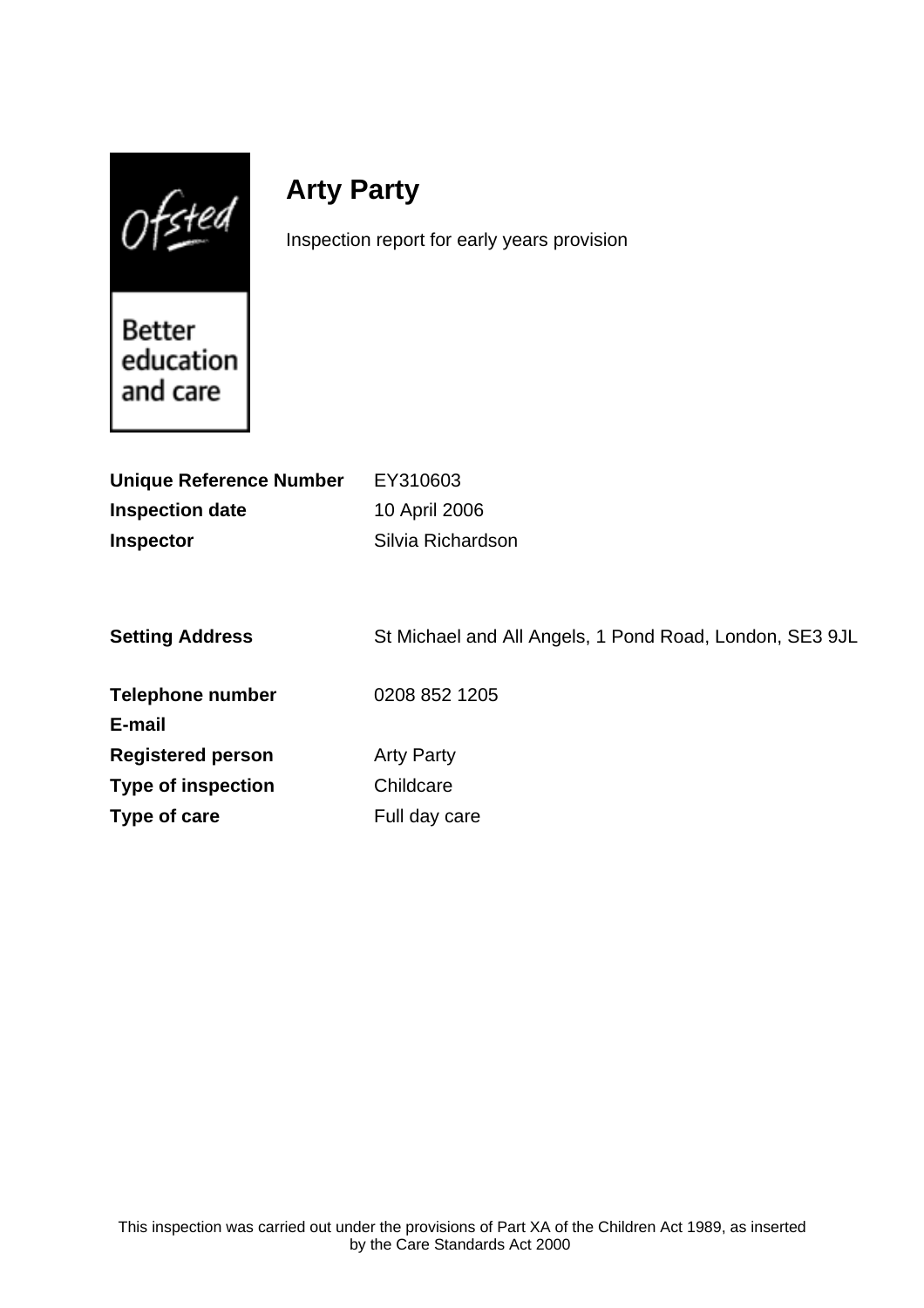## **ABOUT THIS INSPECTION**

The purpose of this inspection is to assure government, parents and the public of the quality of childcare and, if applicable, of nursery education. The inspection was carried out under Part XA Children Act 1989 as introduced by the Care Standards Act 2000 and, where nursery education is provided, under Schedule 26 of the School Standards and Framework Act 1998.

This report details the main strengths and any areas for improvement identified during the inspection. The judgements included in the report are made in relation to the outcomes for children set out in the Children Act 2004; the National Standards for under 8s day care and childminding; and, where nursery education is provided, the Curriculum guidance for the foundation stage.

The report includes information on any complaints about the childcare provision which Ofsted has received since the last inspection or registration or 1 April 2004 whichever is the later.

## **The key inspection judgements and what they mean**

Outstanding: this aspect of the provision is of exceptionally high quality Good: this aspect of the provision is strong Satisfactory: this aspect of the provision is sound Inadequate: this aspect of the provision is not good enough

For more information about early years inspections, please see the booklet Are you ready for your inspection? which is available from Ofsted's website: www.ofsted.gov.uk.

# **THE QUALITY AND STANDARDS OF THE CARE**

On the basis of the evidence collected on this inspection:

The quality and standards of the care are good. The registered person meets the National Standards for under 8s day care and childminding.

## **WHAT SORT OF SETTING IS IT?**

Arty Party out-of-school group opened in 2005. It operates from a church hall situated in the residential area of Blackheath. There is an enclosed area for outside play. A maximum of 34 children may attend the group at any one time. Arty Party is open weekdays from 09:00 to 15:30 during school holidays.

There are currently 84 children aged 4 to 11 years on roll. Children attend for a variety of sessions. The setting supports children with special needs and children who speak English as an additional language.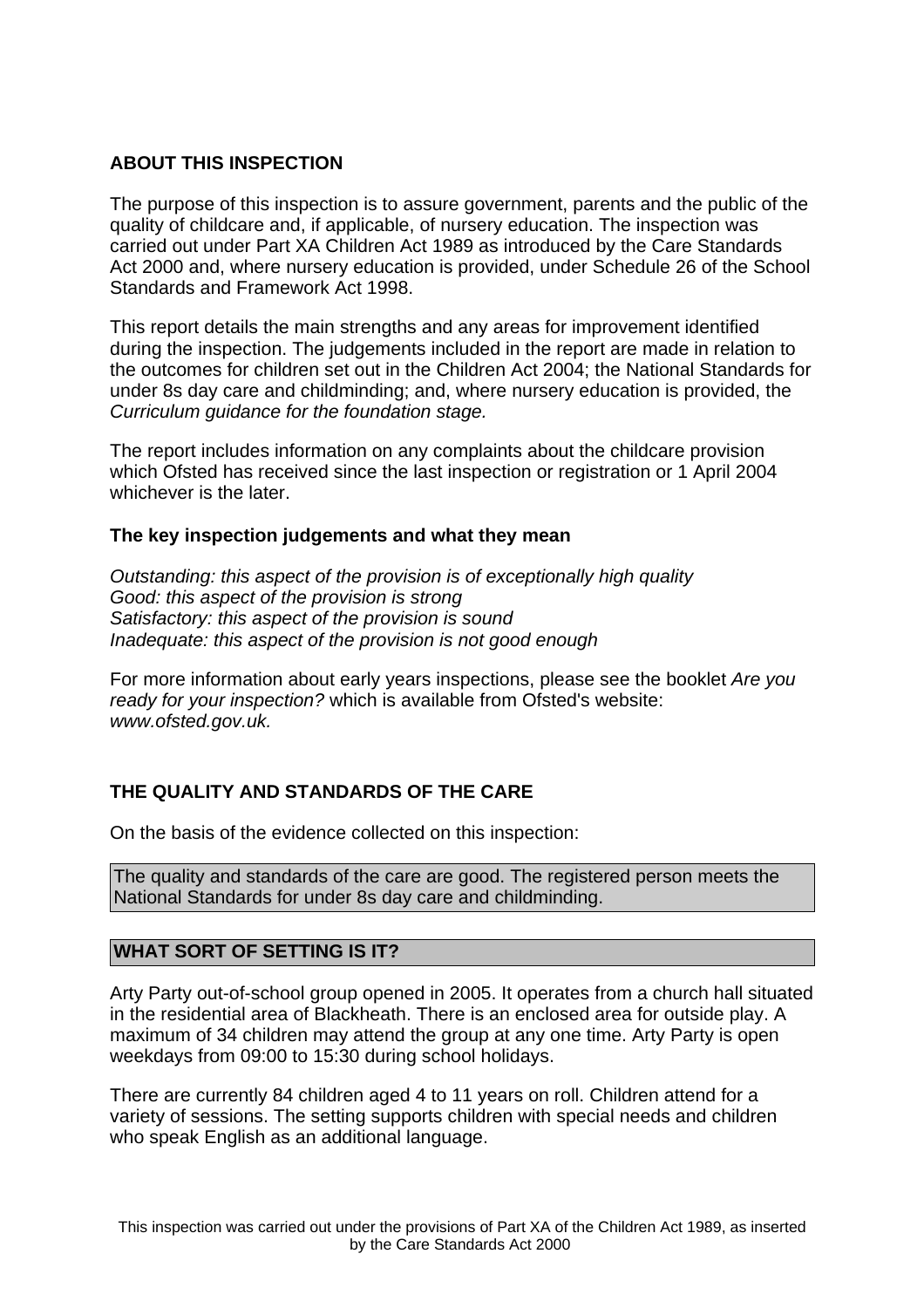The group employs four staff. At least half the staff, including the manager, hold appropriate qualifications and all have relevant experience. Arty party is a specialised out-of-school activity group, offering art, craft and creative play and learning experiences.

# **THE EFFECTIVENESS OF THE PROVISION**

# **Helping children to be healthy**

The provision is good.

The main hall is kept clean and tidy during and after activities, promoting children's welfare. Children are happy volunteering to assist, for example, with sweeping the floor and washing paint brushes, helping them to learn and understand the importance of routine cleaning to maintain a healthy and safe environment. Children understand the need to wash their hands well after activities and before handling food, to protect their health. They use the bathroom without direct supervision, promoting their independence, but tend to leave the bathroom untidy after use. Adults ensure the toilet and wash facilities are cleaned routinely to minimise the risk of spread of infection. Children's health is safeguarded if they become unwell, as parents or carers are contacted to collect children immediately. Children are excluded from the setting if they are sick or infectious and the group follows a clearly set out code of practice for good hygiene and infection control, protecting the health and welfare of all the children.

Children have excellent opportunities to enjoy fresh air and exercise, promoting their health and welfare. Routine breaks are scheduled throughout the day, so that children can run around outside and also enjoy group games inside at the end of the session. Physical activity for the children is very well balanced with the art and craft activity plans, so children do not loose interest or become restless. Children have a snack at break times and are offered drinks of water on return from outside play, promoting their welfare. Many of the children bring fruit as snacks and as part of their packed lunches and know that fruit is a healthy option. Adults ensure that any food allergies or sensitivities are clearly recorded and arrangements for bringing and storing food is carefully managed to protect children's health. Any accidents are clearly recorded and signed by parents, although not all are correctly dated to ensure full accountability.

## **Protecting children from harm or neglect and helping them stay safe**

The provision is good.

Adults carry out thorough risk assessments before each session, so that they can ensure the premises and equipment are safe. Children have supervised access to specialist cutting tools and are shown how to use all tools, equipment and materials safely. Adults clearly explain potential hazards to children, so that they understand the importance of using resources safely, such as scissors, inks and glue. Children are learning how to keep themselves safe through being encouraged to sit down when using materials. They are also encouraged to pick up dropped items from the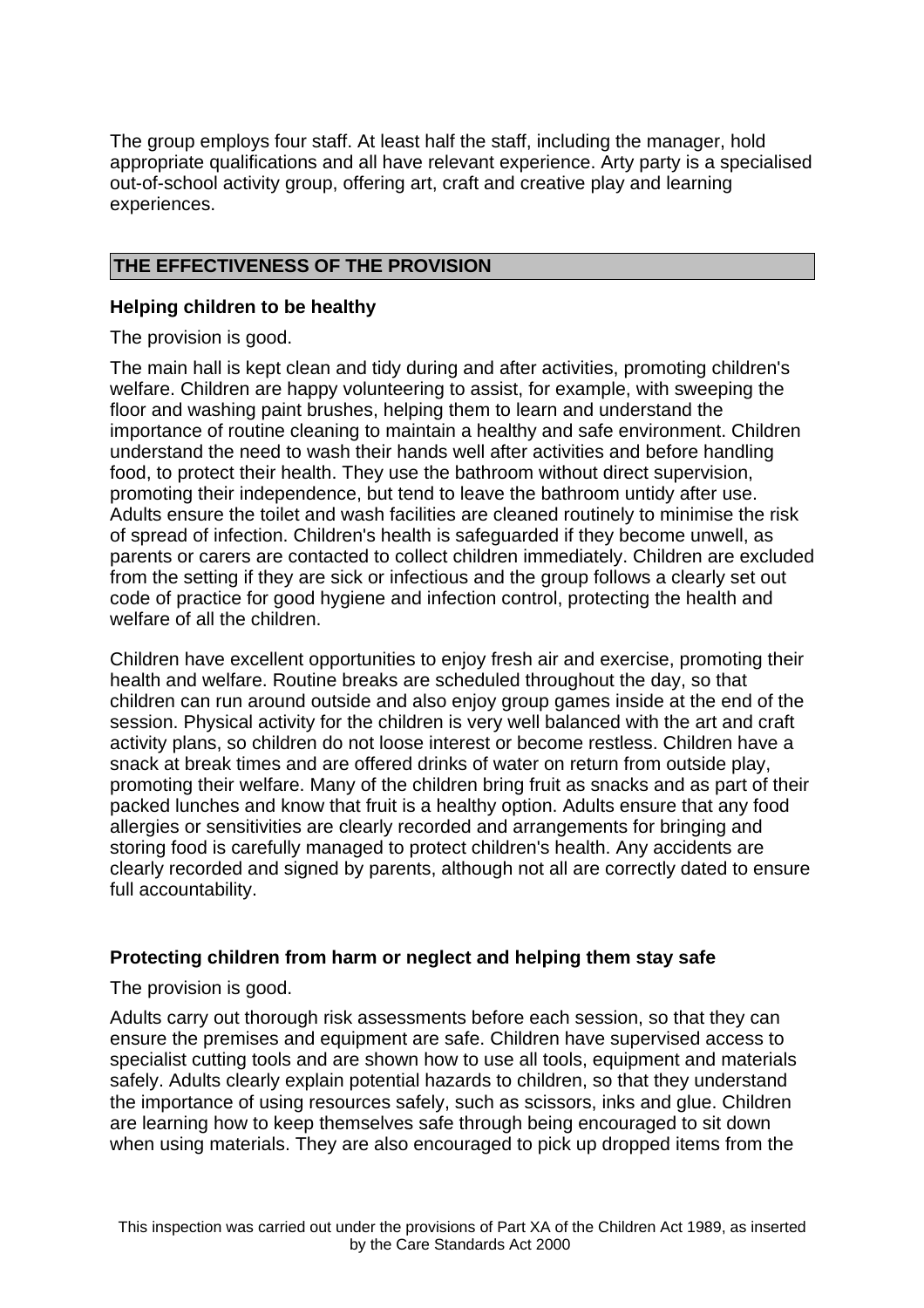floor, with explanations such as, someone might slip, so they learn how to keep themselves and others safe. Children move around the premises in an orderly manner and form lines before going outside, helping to keep them safe and accounted for.

Procedures are in place to keep children safe, such as regular practice of emergency escape plans. Fire exits are clearly marked and drills are recorded. Evacuation times are a little slow and notes are made to work at improving this with the children, to ensure they leave the building promptly. Children are kept safe and protected from harm as adults know how to respond to child protection issues. They know how to make an appropriate referral should concerns arise. Adults listen to children and develop trusting relationships that help children feel safe.

### **Helping children achieve well and enjoy what they do**

The provision is outstanding.

Children are extremely happy, settled and enjoying the activities, because they get to use a wide range and variety of different mediums and materials, that motivate their interest and provide new challenges. Children are offered plenty of help and support as necessary, so that the activities are achievable for different ages and abilities. Children confidently make choices and decisions about what they want to do and the materials they wish to use, as adults provide much scope for children to develop their own ideas. The activities provide excellent opportunities for children to develop their imagination, because adults positively support children to move away from conventional forms and shapes, for example, creating and modelling from clay, facial expressions with exaggerated features.

Children are learning and acquiring a broad range of new skills and techniques, as these are clearly explained and children have much opportunity to practice. Children are introduced to a design stage, where they can sketch their initial ideas and then develop these through the course of their craft activity. Children confidently asked questions, because adults create a warm and relaxed environment that encourages children to express themselves and to also say how they feel. Children receive continuous positive feedback, helping them to sustain their interest and commitment to see an activity through to completion. Adults explain methods succinctly, stage by stage, so children are clear about what they are doing and what happens next. Children are purposefully and constructively occupied throughout the session, because it is exceptionally well planned and organised to meet their play, learning and care needs.

Children are chatty and sociable and have a well developed sense of purpose and belonging, because adults organise the sessions exceptionally well. The schedule is particularly well balanced, with short breaks and outside play, which successfully keeps children rested, interested and motivated in the tasks at hand. Children's efforts and achievements are valued and appreciated, facilitating children to express their individuality and feel good about themselves. The children say they like doing new and different things and making new friends. They say they have a lot of fun and the activities are really great. Children become extremely absorbed in the activities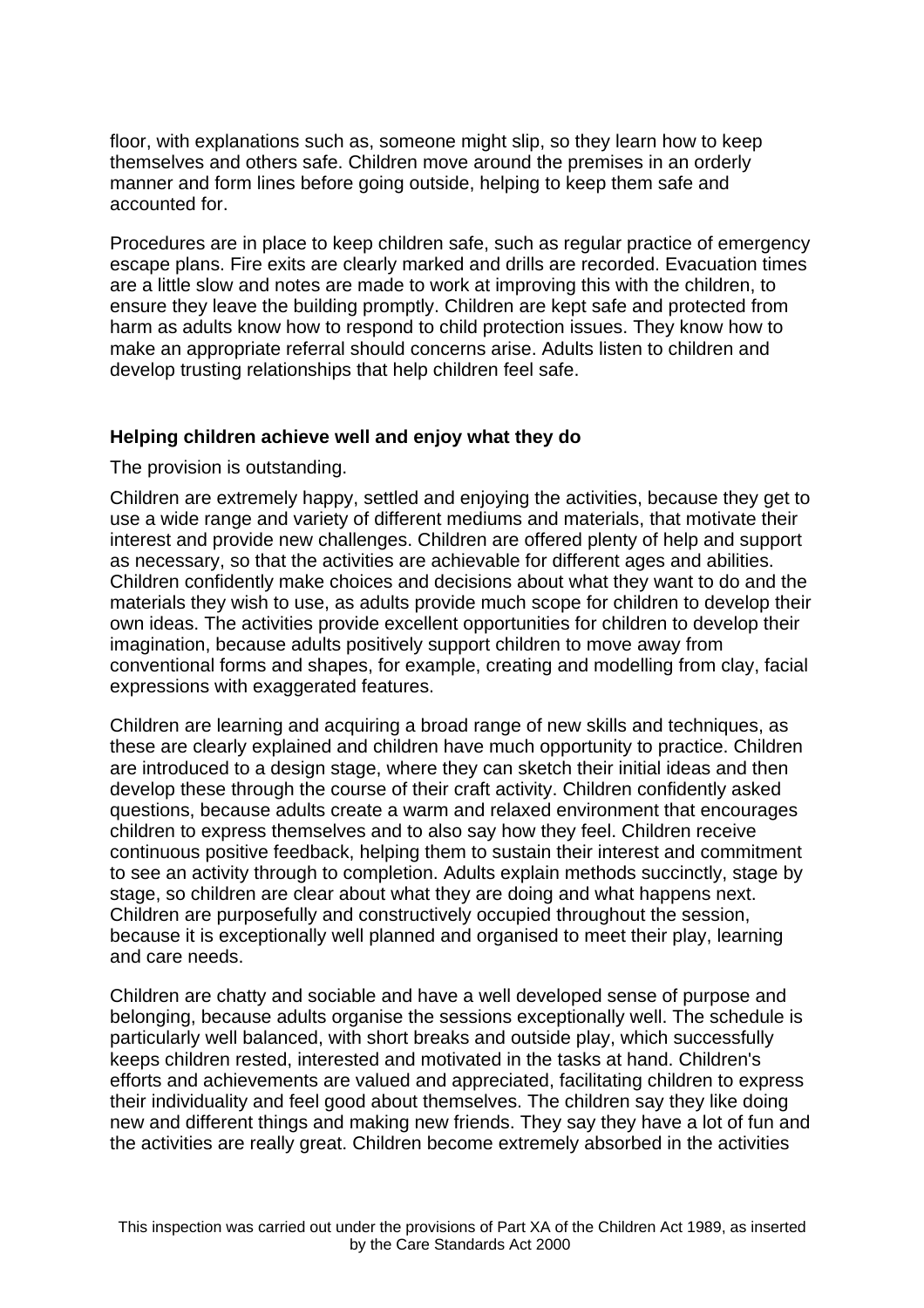and also frequently express to each other how much they are enjoying themselves.

## **Helping children make a positive contribution**

The provision is good.

Children settle quickly and easily and make new friends because they are very warmly welcomed. Adults create a relaxed, inclusive environment, that helps children feel happy and secure in expressing their individuality. Activities and resources are very well presented, so that children can explore their racial and cultural identities. Children are fully supported and encouraged throughout the session, promoting equality of opportunity and ensuring children with special needs enjoy positive and inclusive play experiences.

Children are very settled and co-operative because adults continually praise desired behaviour, helping to keep children focussed. Adults are skilled in holding and diverting children's attention, keeping them busy and purposefully occupied, so that they share resources well and feel able to make choices. Children make good use of their time and make the most of activities on offer, because adults build on children's previous experience and provide reassurance to children for whom the materials and techniques are new. Children make positive contributions to the group through helping to tidy and clear their areas before the next stage of an activity.

Partnerships with parents and carers are fully encouraged so that the needs of individual children are properly addressed and met. Parents provide written information of any allergies, sensitivities or special needs, so that adults can provide appropriately for children. The groups policies and procedures are made known to parents and carers, so that they are aware of how children's care and welfare are promoted within the setting. Some good written information is available about the group, so that the specialist nature of activities provided is clearly known, enabling parents to assess and make informed decisions about the suitability of the group for their children.

# **Organisation**

The organisation is outstanding.

Adults are properly vetted ensuring they are suitable to look after children. Appropriate records, policies and procedures are in place, ensuring the safe and efficient management of the setting and these are implemented effectively, so that the welfare, care and learning of the children are actively promoted. A good ratio of qualified staff and experienced assistants are employed, so that children receive excellent levels of support and supervision. Adults are very attentive to the children, ensuring plenty of individual help is offered, so that children fully participate and experience a sense of accomplishment. Children are extremely happy, settled and enjoy immensely their creative play and learning experiences, because the setting is exceptionally well managed and skilfully lead.

The hall is very well set out so that children can sit together and enjoy a sense of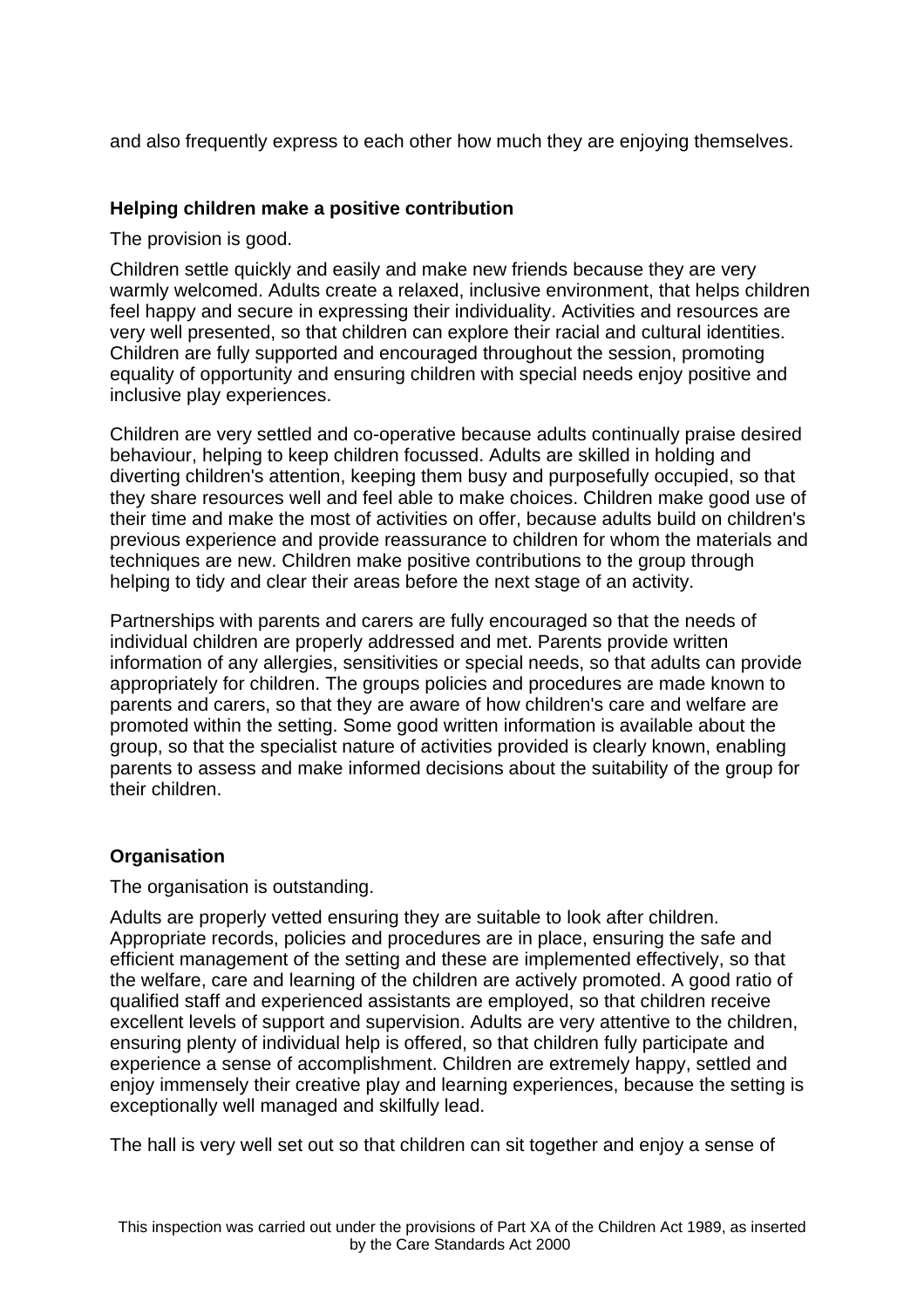belonging and inclusion. The arrangements provide structure and purpose and scope for movement, so that children may select and use materials of their choice. An extensive range of art and craft resources, tools and equipment, are available to the children and these are offered to them at the appropriate stage of a particular activity, so children are not confused or overwhelmed with possibilities. Other resources such as scissors and felt pens are well organised and sorted into sets, so that children can help themselves to these as needed.

Activities are especially well planned and executed with clear explanations to help children understand processes, such as what they are going to do and the stages to the finished product. The activities are particularly well organised, so that children are involved in one or two projects simultaneously. This enables children to remain purposefully and constructively occupied while one project may be drying for example, before continuing to the next stage. Adults work extremely well as team, supporting the children throughout the session and ensuring the schedule remains well balanced to meet children needs for a change of pace. The setting meets the needs of the range of children for whom it provides.

### **Improvements since the last inspection**

Not applicable

## **Complaints since the last inspection**

There have been no complaints made to Ofsted since registration.

The provider is required to keep a record of complaints made by parents, which they can see on request. The complaints record may contain complaints other than those made to Ofsted.

# **THE QUALITY AND STANDARDS OF THE CARE**

On the basis of the evidence collected on this inspection:

The quality and standards of the care are good. The registered person meets the National Standards for under 8s day care and childminding.

## **WHAT MUST BE DONE TO SECURE FUTURE IMPROVEMENT?**

## **The quality and standards of the care**

To improve the quality and standards of care further the registered person should take account of the following recommendation(s):

- ensure all accident records show dates including the year
- develop the system for raising the alarm to improve emergency evacuation